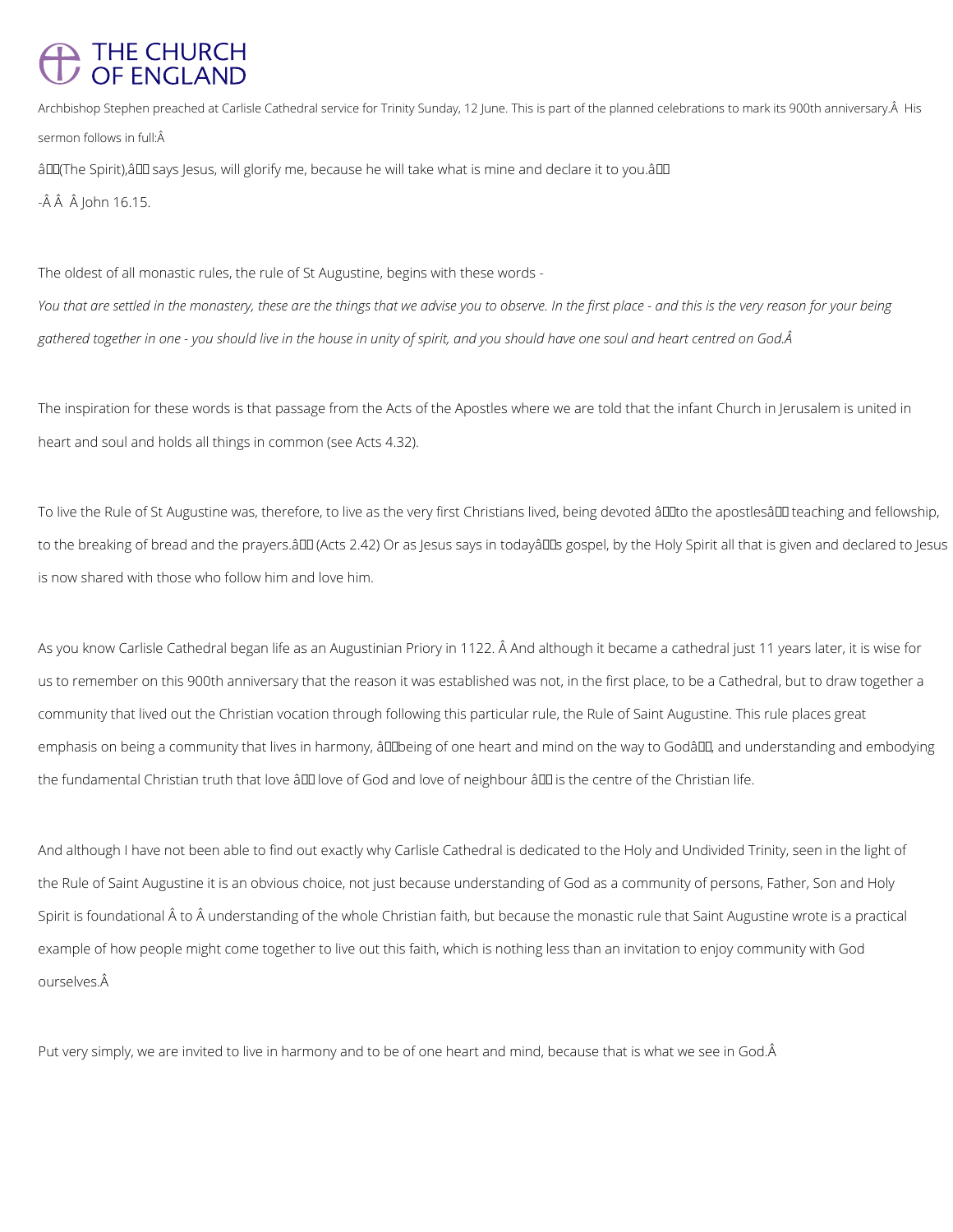When we Christians use the word âDDGodâDD we are thinking of the God who is revealed to us in Jesus Christ âDD the one who is the loving, motherly father God, the creator of everything God. Completely God, he chooses to be completely human. The fullness of Godâll Ls love and the invitation of Godâll as grace is shared with us in the only language that we understand, that is the language of another human life, a life like ours. By his dying and rising Jesus makes access to God and community with God, possible and available. By the outpouring and the indwelling of the Spirit, he is with us now, so that now, here in this great cathedral church on this Sunday morning, we can live in harmony, and be of one heart and mind, not only with each other, but with God.

It is this faith and this invitation that this cathedral church has been living out and sharing with others for 900 years. This is all very good news. It is the reason we are gathered here today to give thanks.

Yes, it is a most remarkable building, and it is a most remarkable history, but it exists for a purpose which is the purpose of the gospel to help people in each generation know that they are not alone, that God is not remote or inaccessible, that in Jesus we can enjoy community with the God who is community, and that all that we long for in our own lives, to know harmony and peace with each other and with the earth, is itself a reflection, indeed even the thumbprint, of the God who made us in his image. Which means if God is this community of persons, Father, Son and Holy Spirit God, an ever giving and receiving reciprocity of love and goodness, then that is what we are meant to be too. It is how we are meant to live our lives. We are not meant to be isolated from each other. We are one humanity inhabiting one world. Which is why deporting frightened asylum seekers to Rwanda is not a great idea. And why we need to support areas of rural poverty and hard pressed west Cumbrian coastal towns (ones which I had the privilege of visiting with Bishop James recently) and why we are accountable one to another to build a better and more gracious and more just world.

Is there a more important message for our world today, where we again face war in Europe, where the earth itself cries out through rising sea levels, forest fire, flood, and famine. Where we are fearful of each other and for the future we bequeath to our children. We have to work together to build and keep peace. We have to recognise our responsibilities to each other. And see how they flow from our community with God. We Christians have a particular responsibility to live and share this message of peace. And show the world what it looks like.

Jesus said that people will be able to recognise his followers by the ways in which we love each other, our lives mirroring the love of God we see

in Trinity.

Let us make this our priority.